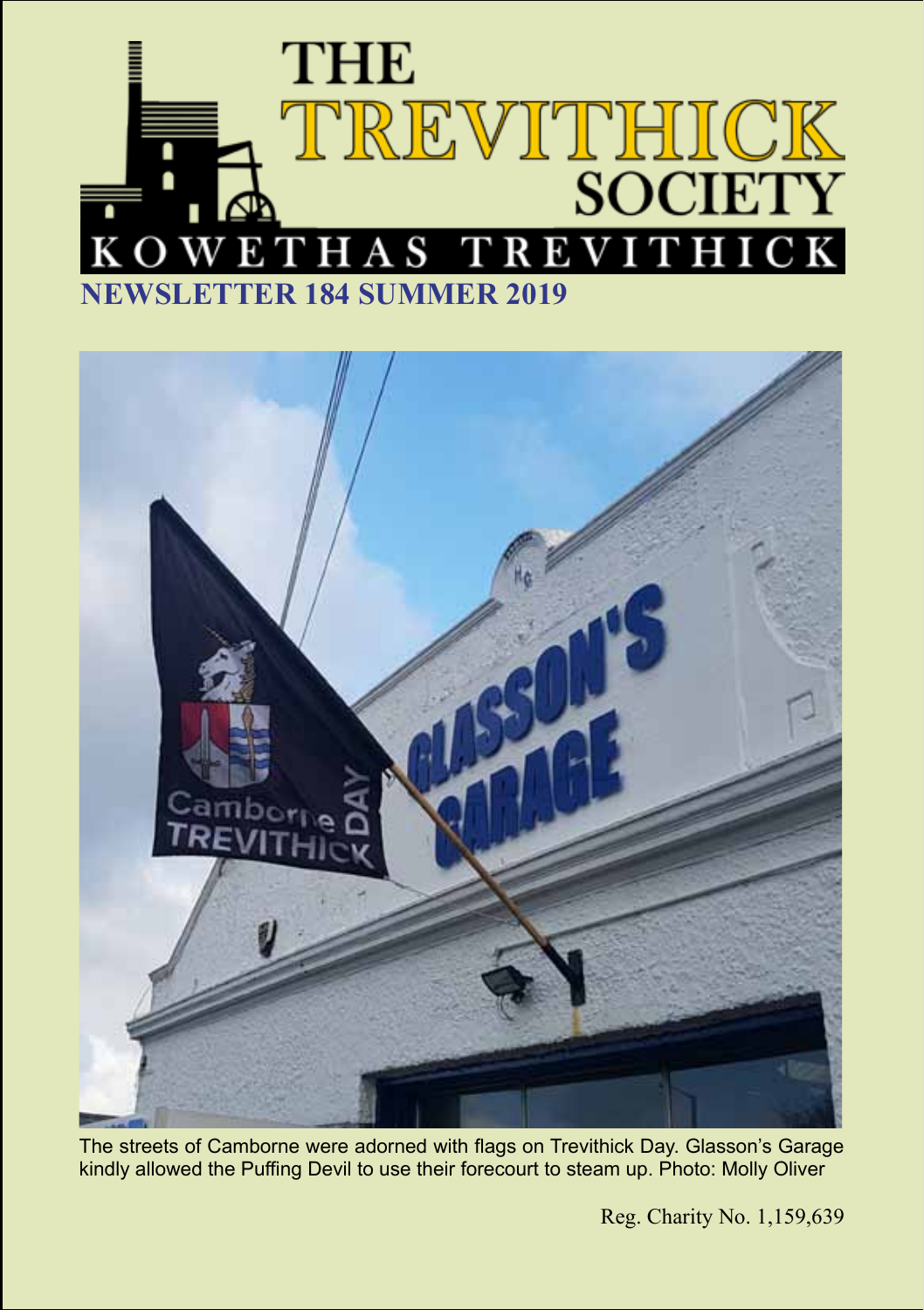# **NEW HONORARY MEMBERS**

Congratulations to the following members who were unanimously voted as Honorary Members. Each of them has been a member of this Society for fifty years.

- Rev. Richard Ackworth
- Charles Daniel
- **Arthur Furze**
- Robert Gunn
- Richard M. Heard
- James B. Lewis
- Mrs Lesley Michell
- William A. Morris
- Mrs Pat Penhallurick
- Paul Rawstron
- Rev. Colin Short
- Ian Thompson<br>• Mrs Posemary
- Mrs Rosemary Thurlow

#### **KTJR**

# **NEW MEMBERS**

The Society gives a very warm welcome to the following new member and looks forward to meeting her at any Society events:

Mrs S J Davis Camborne

# **TINCROFT SHARES**

Witness harmer **THE BUILT AND STATES** Committeeworking This is to Events .... off mixed from the **CONTROL** 

Following the inclusion of the above scanned image of a Tincroft share certificate in the last newsletter a surprise package arrived from Lincoln James in New Zealand, which contained a compendium of reports about Tincroft between 1912 until 1924. It has been a fascinating read. Thanks.

#### **CNF**

### **WILLIAM CARTER (BILLY)**

I

It is with deep sadness we record the death of Billy Carter, a cousin of our late Chairman Clive Carter, on April 19th aged 80 years. Although he was not a Society member he was part of the Puffing Devil's original crew and always very reliable and willing and the quality of his work was legendary. After education at Redruth Grammar School he trained in engineering with Holman's at Camborne and in later years he joined Camborne College as an engineering lecturer, a job he loved.

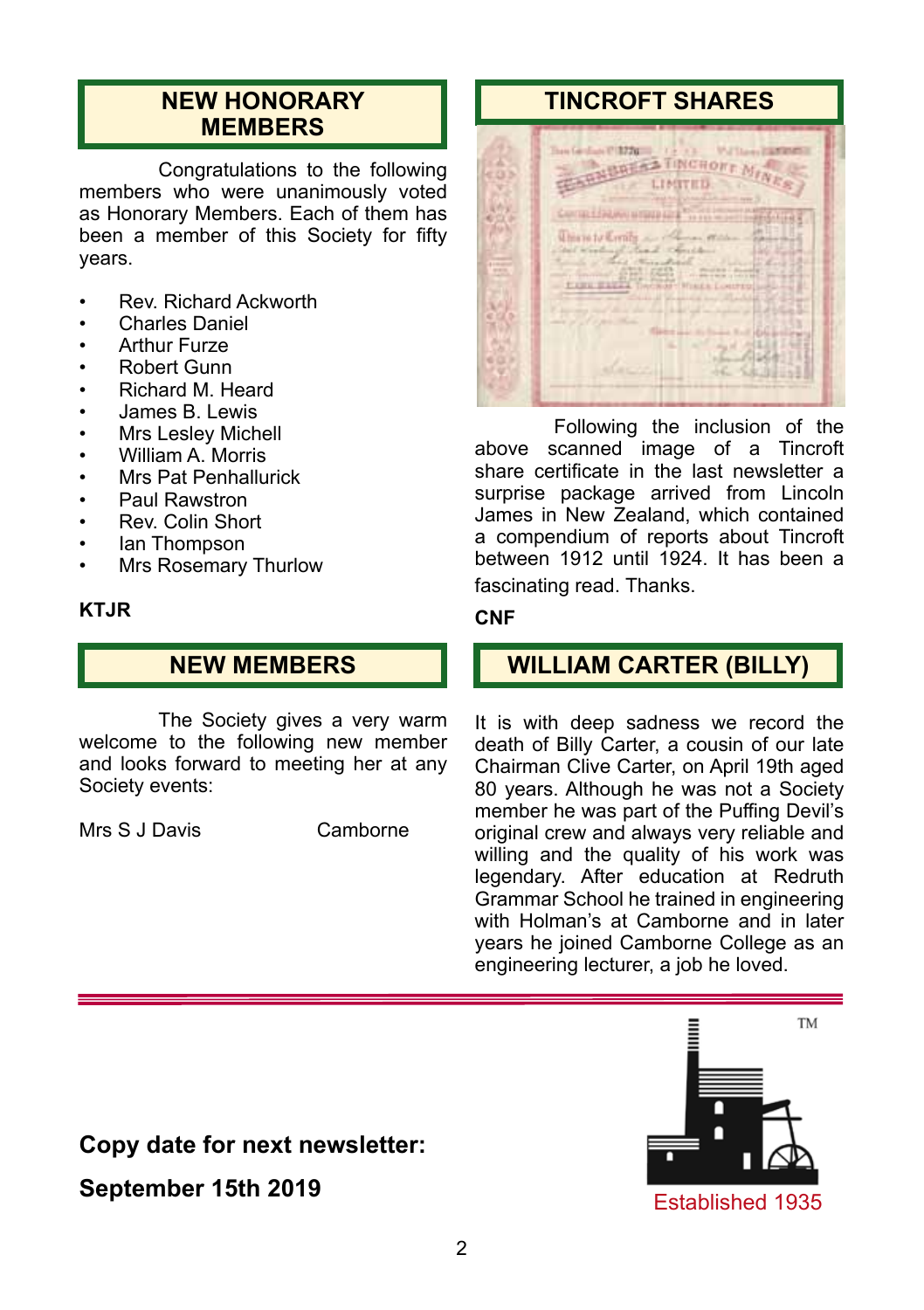#### **CORNISH MINING HISTORY DAY**

New Year 1939, South Crofty miners went on strike over pay, conditions and lack of union recognition. August 1939 with the impending onset of WW2 the strike is successfully concluded with miners in Cornwall for the first time having their unions recognised.

80 years on a *Cornish Mining History Day* will be held in commemoration. This free event (including free parking) will be on 31st August, 2019 10.30am - 4.30pm. Activities for all generations will include bouncy castles, archery, NERF arena (the kids'll know what this is!) music, dancers, dialect stories and local historians helping us proudly celebrate Cornish Mining and Miners, near and far... Even the Puffing Devil will be in steam.

The strike was a huge deal back in 1939 with workers from St Austell and all the way down to St Just and Pendeen being affected for the best part of 8 months while the men were out. So, it would be wonderful, if we can gather any first or second (or third or fourth...) hand accounts of what this strike meant in privation and/ or success for the miners and all the ancillary businesses and their workers. From the material collected we intend to make posters or, if we can, make a video/ presentation from them. Either way, we will use whatever we obtain on the day to share with others. Thank you to all of those who have already started looking, and please can we encourage others to speak to relatives, look through the old photo albums and memento boxes, and rummage through the attic!

FREE tickets available now on Eventbrite, with free goody bags for first 50 showing their ticket or just turn up on the day, free parking, usually £3.00 per day. https://www.eventbrite.co.uk/e/southcrofty-39-tickets-6244.

Look at the above web page for more details or contact:

# **A LEVANT MYSTERY**

In Newsletter 183 we asked for any information about the connection between Giles Oats, of the well-known Penwith family, and the explosive works at Trago Mills where he was living in 1923. Our thanks to member, Diane Hodnett, who has found a number of references via the British Library; these are further pieces of the jigsaw but not yet the full story.

Oats' residency at Trago is confirmed in August 1923 by an announcement in the Western Morning News of the birth of his son. He appears again in April 1924 as the instigator of a "Major Sale of Equipment" at Trago. Most of the items for sale were what one might expect from an industrial site, but they did include 'a tennis net and 50 pullets'. In July of the next year, a list of mourners at the funeral of the Penzance solicitor and mine adventurer J. Vivian Thomas includes Oats and his wife 'of Falmouth'. The following November he is listed as the vendor of the Trago Mills site. It would be interesting to know if the purchasers were the Burrows brothers, who began to trade there from around 1931. By March 1926 the Oats family seem to have been settled in Falmouth and were advertising for a cook.

We already knew that Oats died in May 1938 at Barton on Sea; his obituary in the Cornishman notes that "for a time he was manager of the Cape Cornwall Hotel". The hotel was of course the grand family home built by Giles' father, Frank Oats. This seems something of a come down. The picture of Giles which emerges appears that of a restless soul, trying his hand at this and that. His elder brother, Freathy, was occupied until 1930 with running Levant, perhaps leaving Giles to make his way elsewhere, although Giles was also a director of the mine.

#### **Pete Joseph and Graham Thorne**

southcrofty39@gmail.com **Mark Newman and Sandy Easterbrook**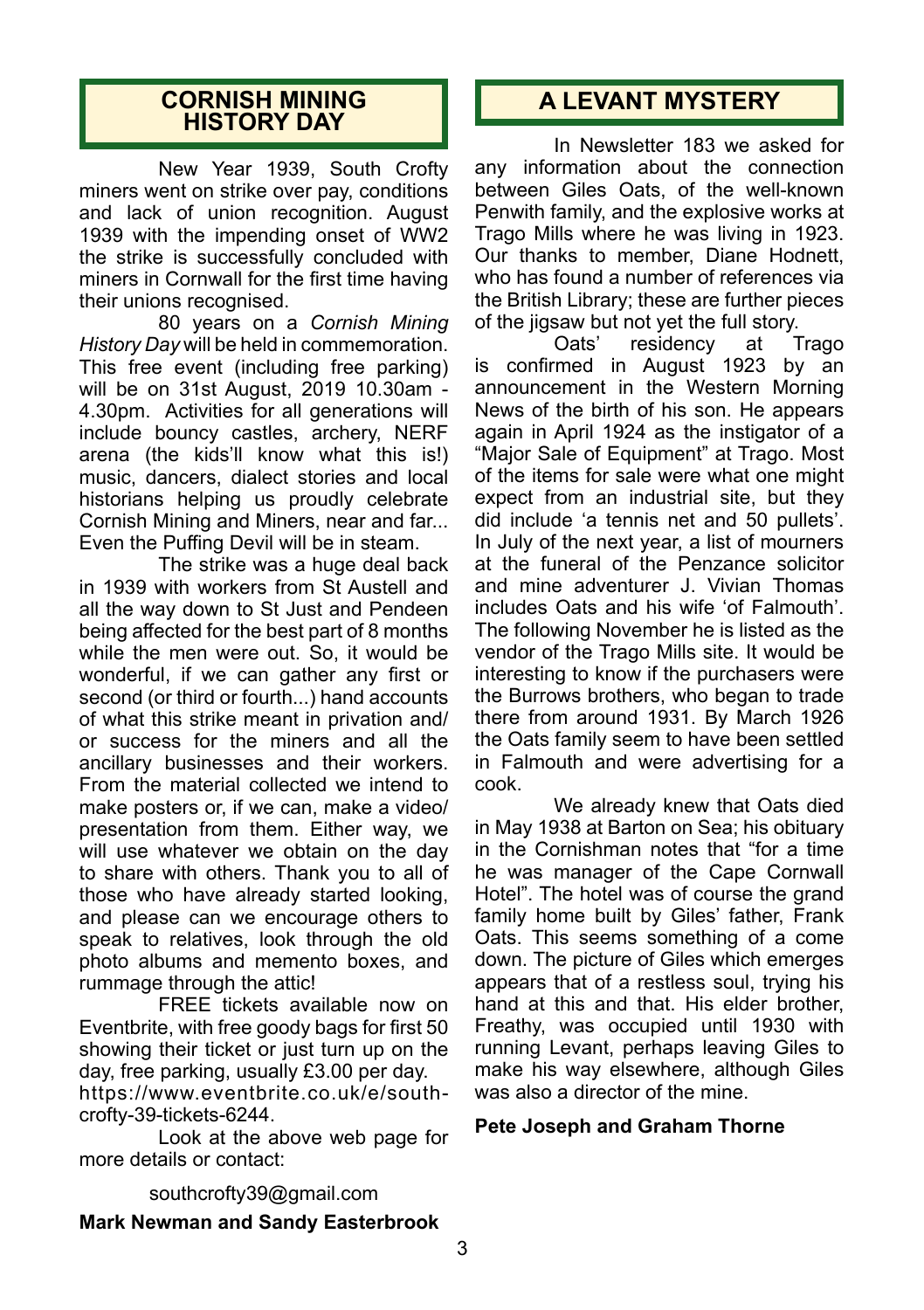### **TREVITHICK DAY**

The weather forecast for Trevithick Day was dreadful with such strong winds that the Trevithick Day committee had to cancel the fun fair, street stalls and the various outside stages. Despite this setback there was still plenty for the crowds to enjoy including the traction engines, miniature steam engines and classic cars, the various indoor exhibitions, street entertainers, the Bal Maidens & Miners dance (photograph below), culminating in the magnificent parade of steam past the Trevithick statue.



As with previous years this unique spectacle attracted visitors from all over Britain and abroad. Indeed, soon after the crew assembled on the forecourt of Glasson's Garage at 6.30am, an Australian man appeared unannounced. He then spent the next two and a half hours chatting to the crew and watching and photographing the steaming of the engine, and that was before the day had officially started. Later in the day a German couple approached the crew.

They had specifically come to see the Puffing Devil as the gentleman had made a working model of another Trevithick Engine, which was on show at an exhibition in Germany, and he wanted to model the Puffing Devil. To that end he quizzed the crew and took intimate photographs of the engine from every conceivable angle.

The Puffing Devil was stationed in Basset Street and every twenty minutes or so we would drive the length of this level straight street. Between these outings, queues formed so children and adults alike could stand on the engine and have their photographs taken. Sean Oliver was particularly adept at getting the children to pull on the steam whistle chord lighting up their faces with the surprise.

Trevithick Day is a celebration of Camborne's industrial heritage and of the achievements of Richard Trevithick himself, especially the invention of the high pressure steam engine. Not only



does the Puffing Devil provide tangible proof but also enables the crew to explain its significance as the true beginning of mechanised transport. Yes, there were attempts to build viable steam locomotives beforehand, like Nicholas-Joseph Cugnot in France and William Murdoch in Redruth, but these were impractical designs and consequently were evolutionary dead ends. It was Trevithick's high pressure engine which became the basis for motive power during the nineteenth

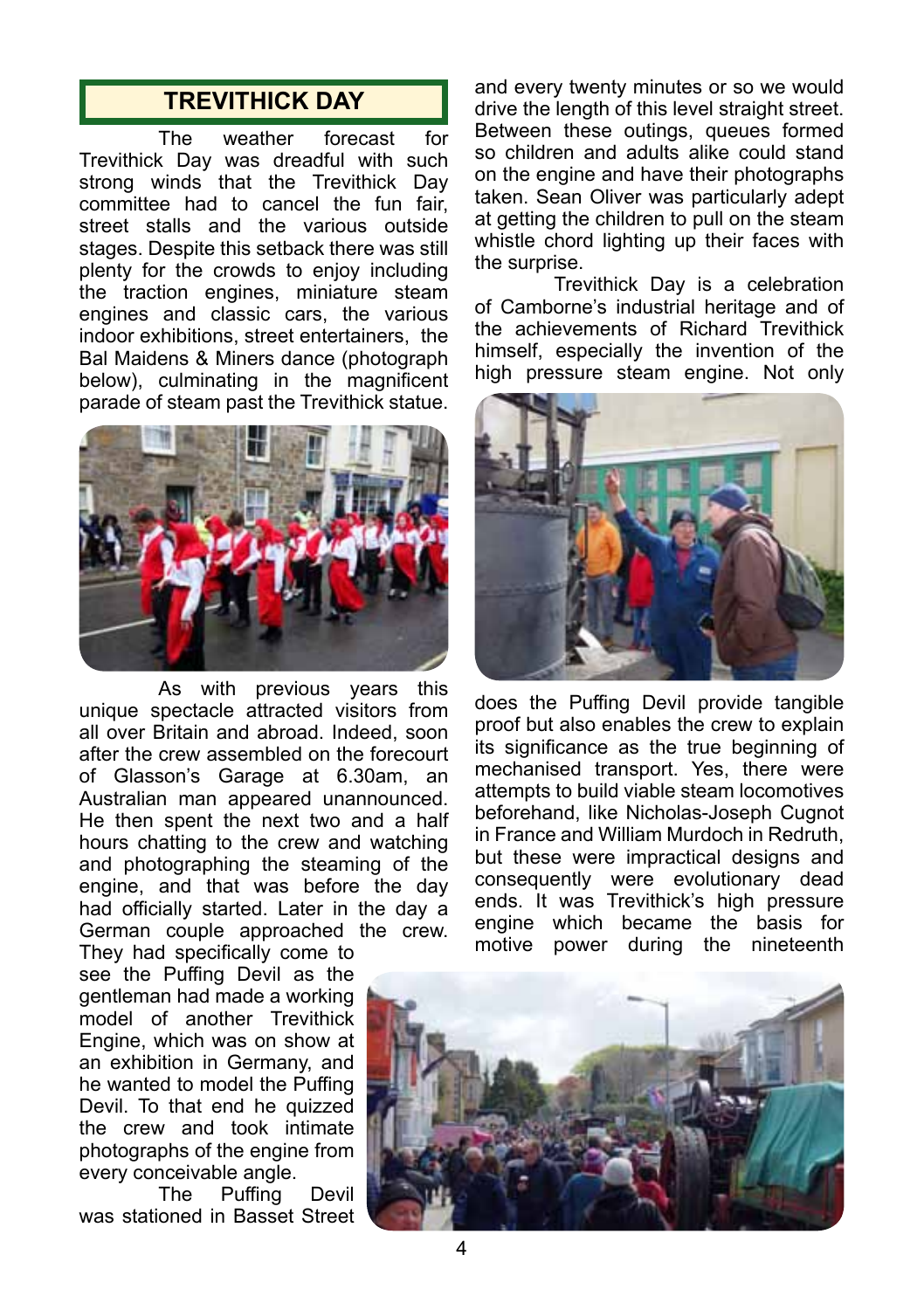century and beyond, on road, rail and water. Not only that, this small compact,<br>eminently portable, powerful engine powerful engine meant factories no longer need to be tied to waterwheels or coalfields. They could be sited just about anywhere. Trevithick's high pressure engine and developments of it undoubtedly changed the world and the people of Camborne (and Cornwall) are rightly proud of that pivotal moment in history, on Christmas Eve 1801, when Richard Trevithick and a small band of pioneering engineers went 'Up Camborne Hill, Coming Down'.

Trevithick Day was a success, but for the Puffing Devil it nearly didn't happen at all. The second part of the boiler test was scheduled to take place four days before the event. Unfortunately, during this test, the bar, which sticks out of the crosshead beam and helps to control the motion of the valve gear, sheared off at its base. The steam test had to be abandoned.



Thankfully John Sawle had the time, the expertise and the workshop facilities to repair the broken part and the



steam test was able to recommence the day before Trevithick Day, this time without any problem.

During the course of one of the runs up Basset Street a woman and a child carrying a balloon were walking along the pavement. As we approached the balloon escaped and drifted across the street. The Puffing Devil ended the balloon's bid for freedom with a surprisingly loud bang!



The BBC gave good coverage of the event featuring on Radio Cornwall during the day and on the Spotlight television news, with me being interviewed above.

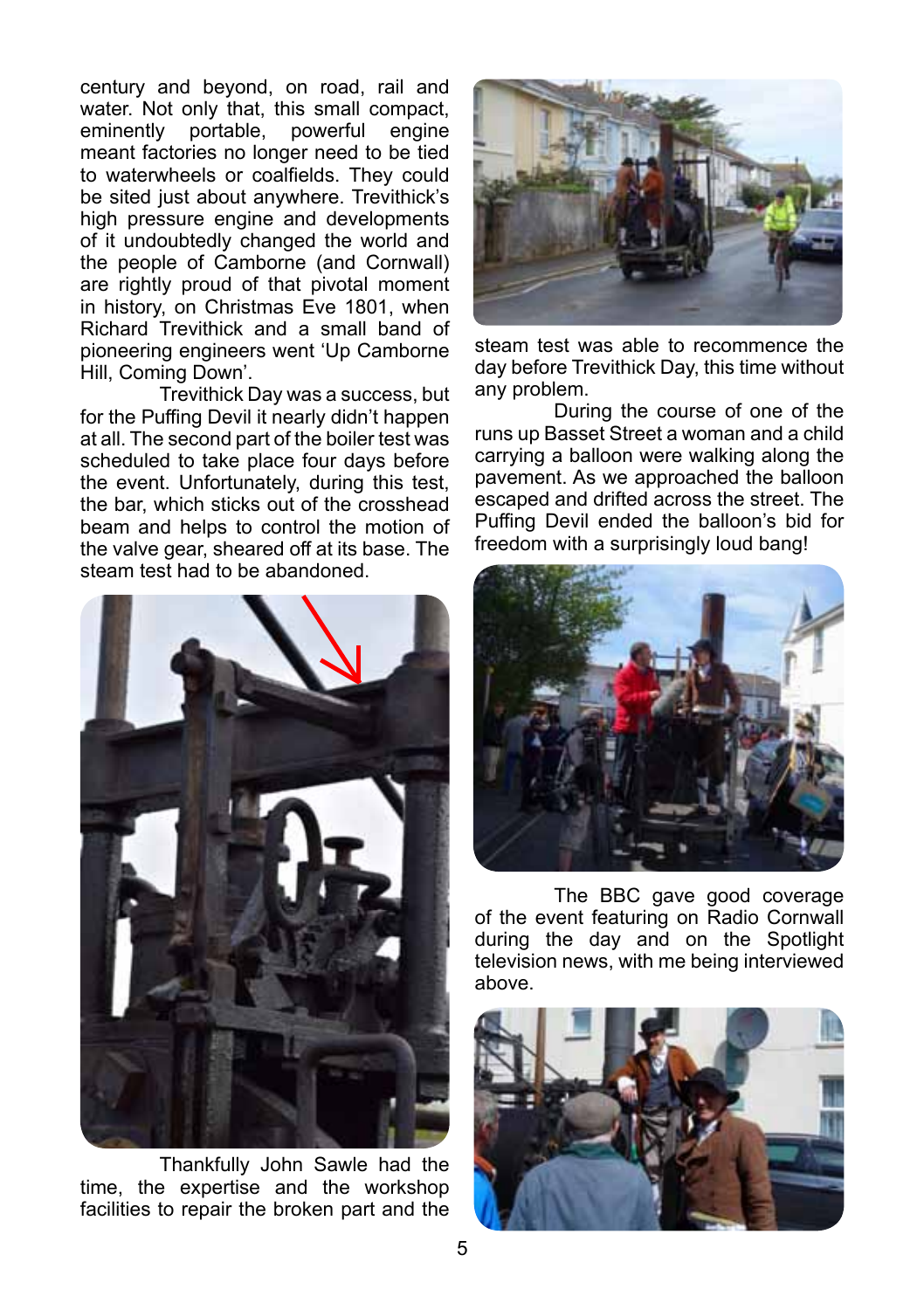Not only was the town bedecked with the new Trevithick Day flags (see front cover), but the shops were dressed with appropriate displays including a 'Puffing Devil on rails' in Rowe's the baker. Camborne Library also organised a town trail, the last question of which involved asking the crew when the Puffing Devil replica was completed.



The festivities ended with the parade of steam past the Trevithick statue and then down through Cross Street and up Trelowarren Street.



The Puffing Devil was not part of the parade. Instead we waited until it had passed the town clock and then drove through the massed crowds lining that part of the town and headed back to Glasson's Garage. The next photograph shows the engine crossing the main road into Glasson's forecourt.

One of the pleasing things that



has happened for a number of years is the appearance of young lads whilst we are steaming the engine in the morning. One such lad watched us for an hour again this year. What was unusual was the arrival of a boy about eight years old at the end of the day, who quietly stood there and watched the crew take the fire out and get ready to load the trailer. This young man had a walkie talkie with him and every so often would chat on that. He did not say a word to us, so I think we all assumed he was just patiently waiting in the car park for his transport to arrive. We were waiting too for John Sawle's tractor to load the trailer, when fortuitously a tractor and trailer drove into the car park hoping to purchase a pasty from the Cornish Oven pasty shop. Sadly for him the shop was shut, so instead he decided to have a chat with the crew and lucky for us he was more than willing to load the engine on the trailer. This was done with the young lad watching the entire performance, and then his mother arrived and immediately thanked the crew for looking after her son explaining "all he wanted to do on Trevithick Day was watch the Puffing Devil and particularly wanted to see it at the end of the day".

Special thanks are due to the crew Ralph Ingham, Sean Oliver and John Woodward; John Sawle for his immense assistance in getting the engine ready for the big day and for transport, together with his son Olly; Dave Wothers and his son (boiler inspectors) and to Charlie Daniel who put so much time and effort into ensuring the success of the steam section.

**CNF**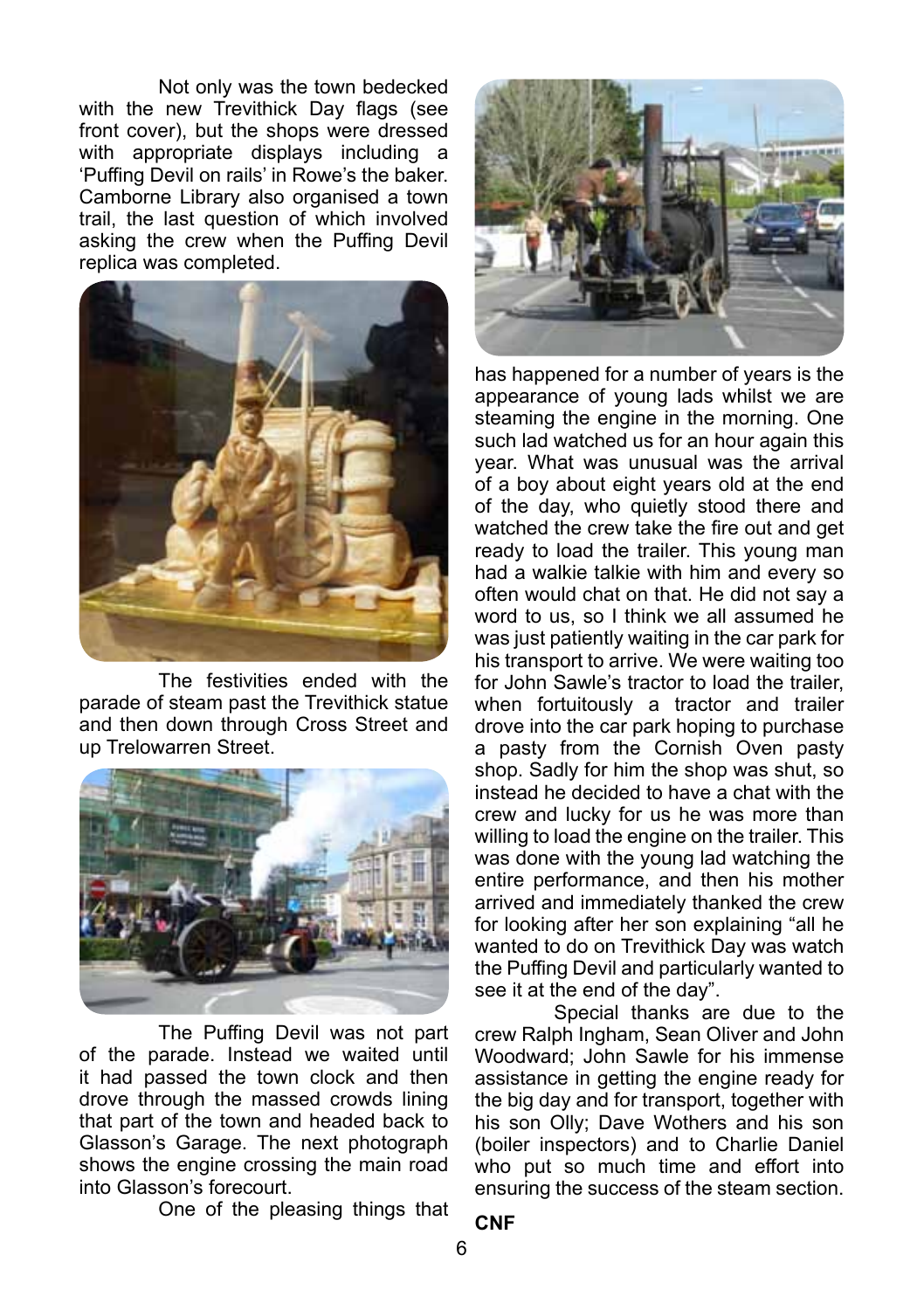

Society member Charlie Daniel aboard his ploughing engine.



The grand parade of traction engines approaching the Trevithick statue.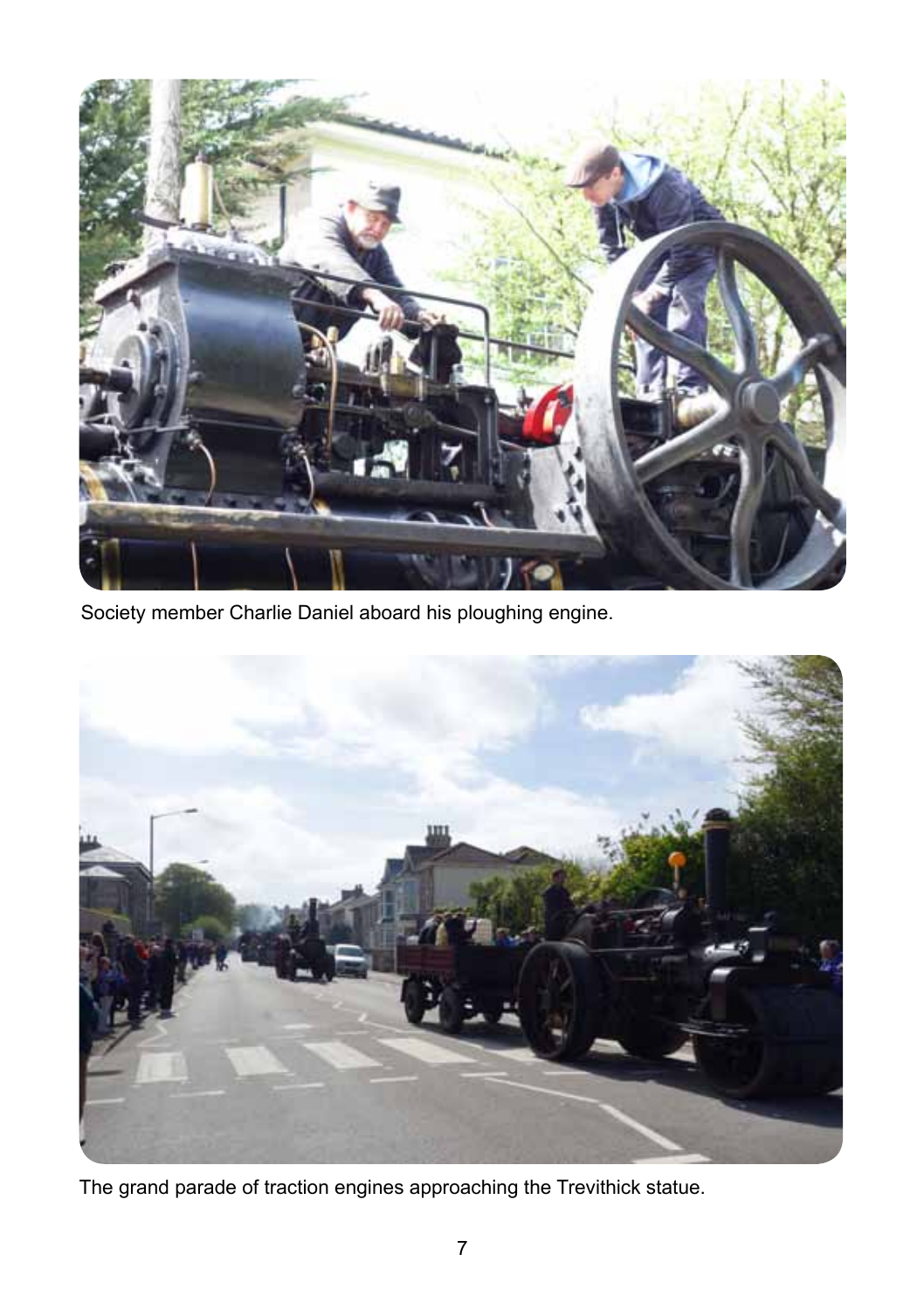# **AGM WEEKEND**

This year's AGM weekend began with a trip to  $A \& B$  Falmouth Docks, which is situated in the world's third largest natural deep water harbour. It is the largest ship-repair complex in Britain with three large graving docks - the largest of which was empty on the day of our arrival, so we were lucky enough to see it from within (photo below).

The visit began with a talk and video explaining a bit about the 160 year history of the docks and the work undertaken. The yard undertakes repairs and conversions to about 100 ships a year with the Royal Fleet Auxillary providing core business. They also service ships for the oil and gas industry and offshore windfarms, install technology to reduce toxic emissions and have a sideline manufacturing concrete pontoons.

After this informative introduction, by Jez Littlejohns, the motley crew were then togged up in case of seagull attack, before going on a guided tour of the site. Thankfully the seagulls were too busy in St Ives maurauding tourists to be bothered with us.

With 36 members present there were too many of us to wander through the



workshops where the massive fabrication takes place, so instead we were taken around the three docks to see the two vessels being undergoing refit and repair.



The highlight of the trip was to go down to the floor of the dry dock, which the guide said was the Panama dock - so named because it had the same dimensions as

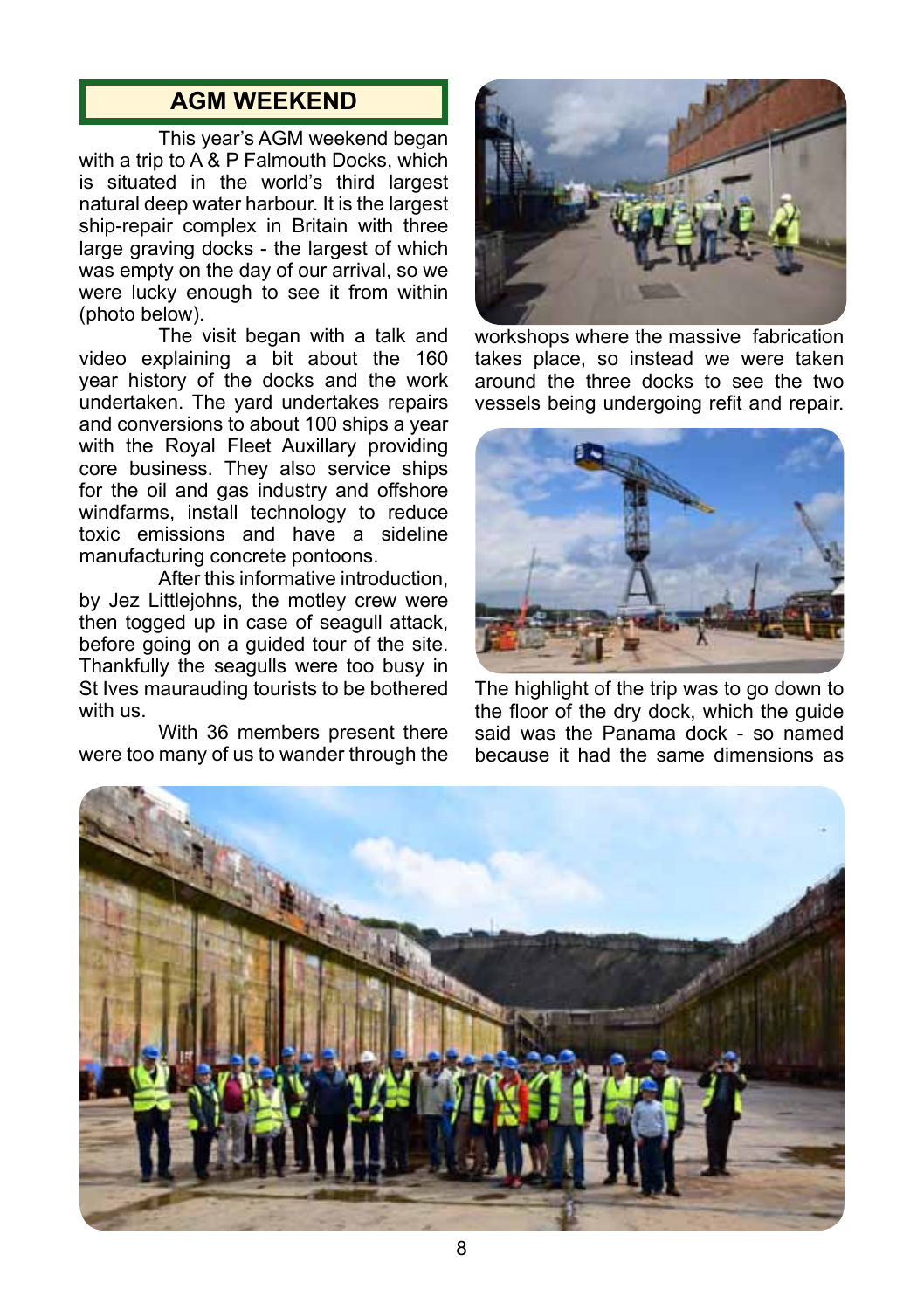

the Panama Canal (though clearly not as long). We were told not to photograph any of the 'grey ships', so as you can see the gargantuan RFA ship that was in dock is missing from the photos. If you want to know what it looks like view the A&P website which has plenty of photos of RFA ships or visit Falmouth as there are plenty of vantage points where you can photograph them.

That evening there was a fascinating talk by Peter Ledingham, at King Edward Mine, about the deep drilling underway at United Downs to test and tap the geothermal energy from a fault zone

deep withing the granite, where heated water flows. The deepest well, 4,500 metres depth, had just been completed and the second due to reach 2,500 metres had just started. Hot water will be pumped from the deep well then fed through a heat exchanger at surface, which would in turn drive turbines to generate electricity. The underground water will then be sent back down the shorter injection well, where it would permeate through the fault zone to create a continuous 'closed' cycle. If all goes to plan this site will generate up to 3MWe for the next 25 years, and although that is a small return on such a significant



As you can see the Torpoint Ferry is being converted into a hovercraft!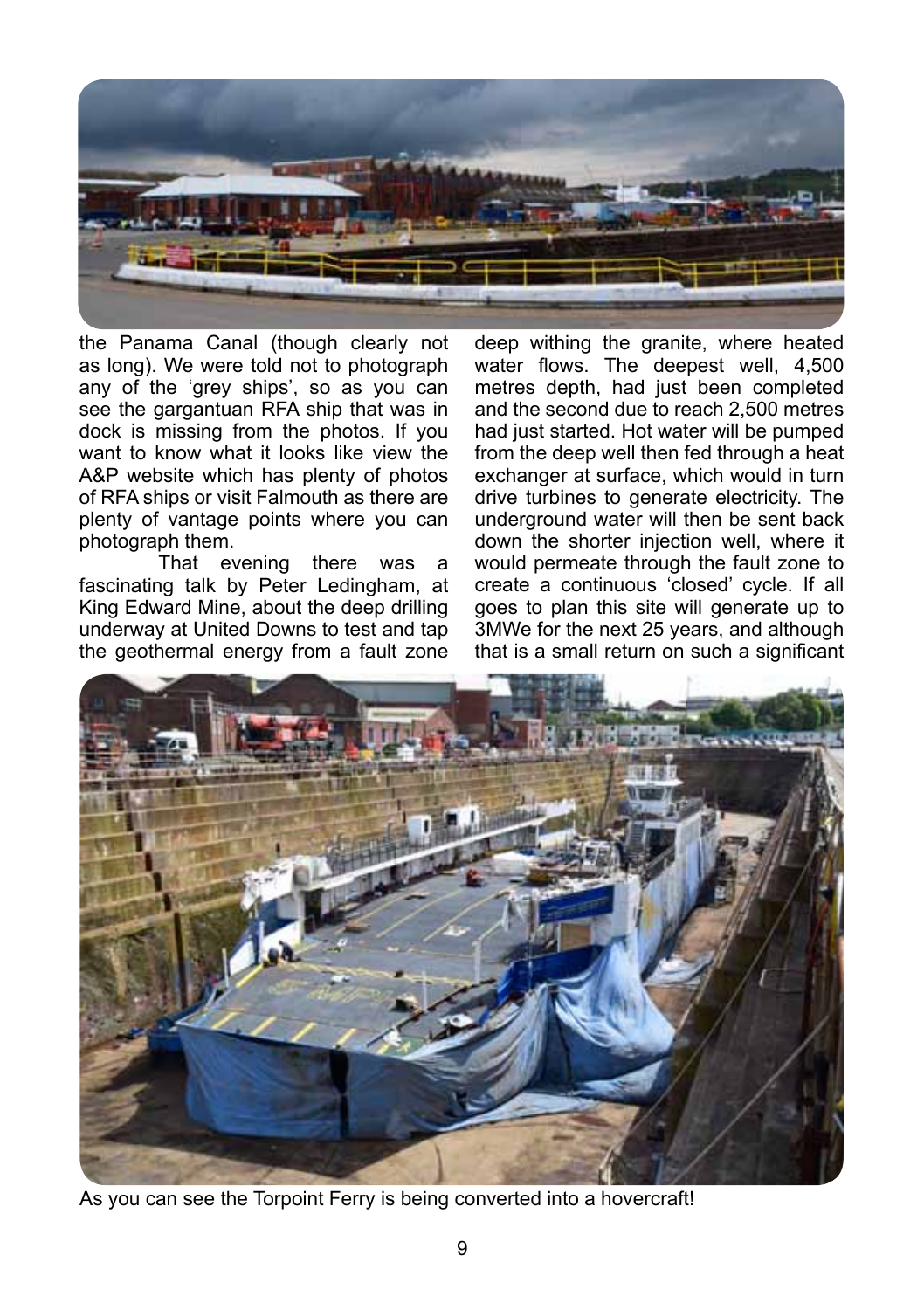

investment, the whole project is a valuable test of concept which has the potential to unobtrusively provide a significant percentage of Cornwall's future energy needs. This talk was followed by a site visit after the AGM weekend on 24th May.

Saturday morning saw the AGM attendees assemble at Poldark Mine ready for an underground tour of the ancient Wheal Roots workings. Again we were kitted out with fluorescent jackets

and hard hats, this time to protect us from any bats flying around, and following a short talk about the workings 29 members proceeded underground. Poldark Mine is a tourist site so the railings, cut steps and large amounts of iron fencing might give many visitors a false impression of what Cornish mining was really like, however, there was still plenty of genuine stoping to see, and water dripping, to counteract the artificial Health and Safety paraphernalia.

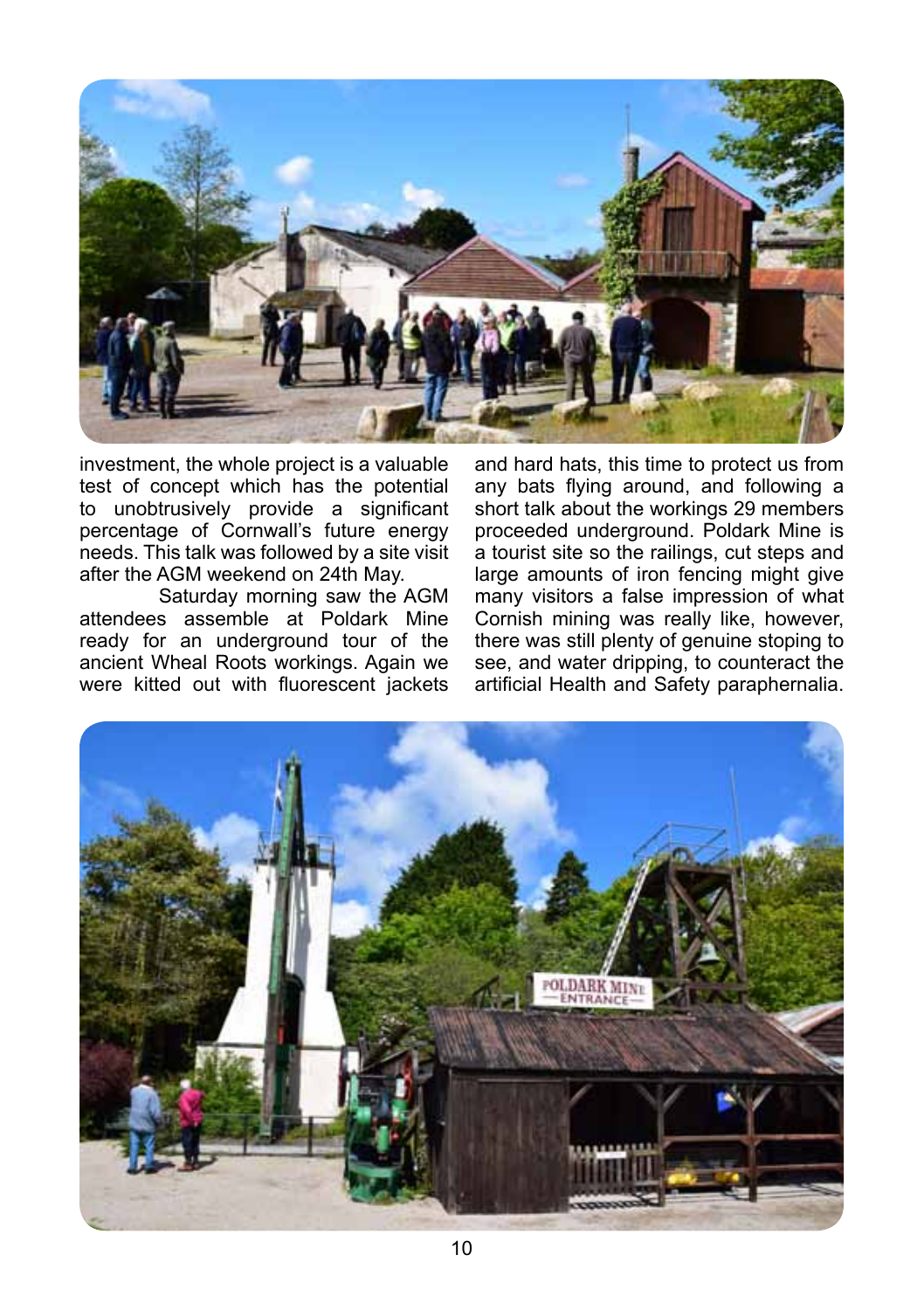

One point of interest for me was the incredible amount of moss growing underground due to the electric lighting. After returning to grass, we were free to wander around the site and view the large machinery, including the Greensplat engine above, plus the artefact-rich museum.



Thanks are due to David Edwards, the owner of Poldark and member, who so generously hosted us. He also kindly stored our shipping container full of memorabilia.



Saturday afternoon saw the members assemble again in Falmouth, this time at the Prince of Wales pier ready for a guided tour of the town, led by Alan Cox, a well known town guide.

This stroll around the streets took us to the original main street of Falmouth, High Street, past the former brewery dray yard to a vantage point overlooking



Flushing. On the way, the guides' friend, in his nineties, took us on a detour down a narrow alleyway to see where he lived as a boy and give us an insight Falmouth life during his childhood.

The AGM itself and Annual Dinner were held at the Penmorvah Manor Hotel on the outskirts of Falmouth. This was a very convivial affair within pleasant surroundings.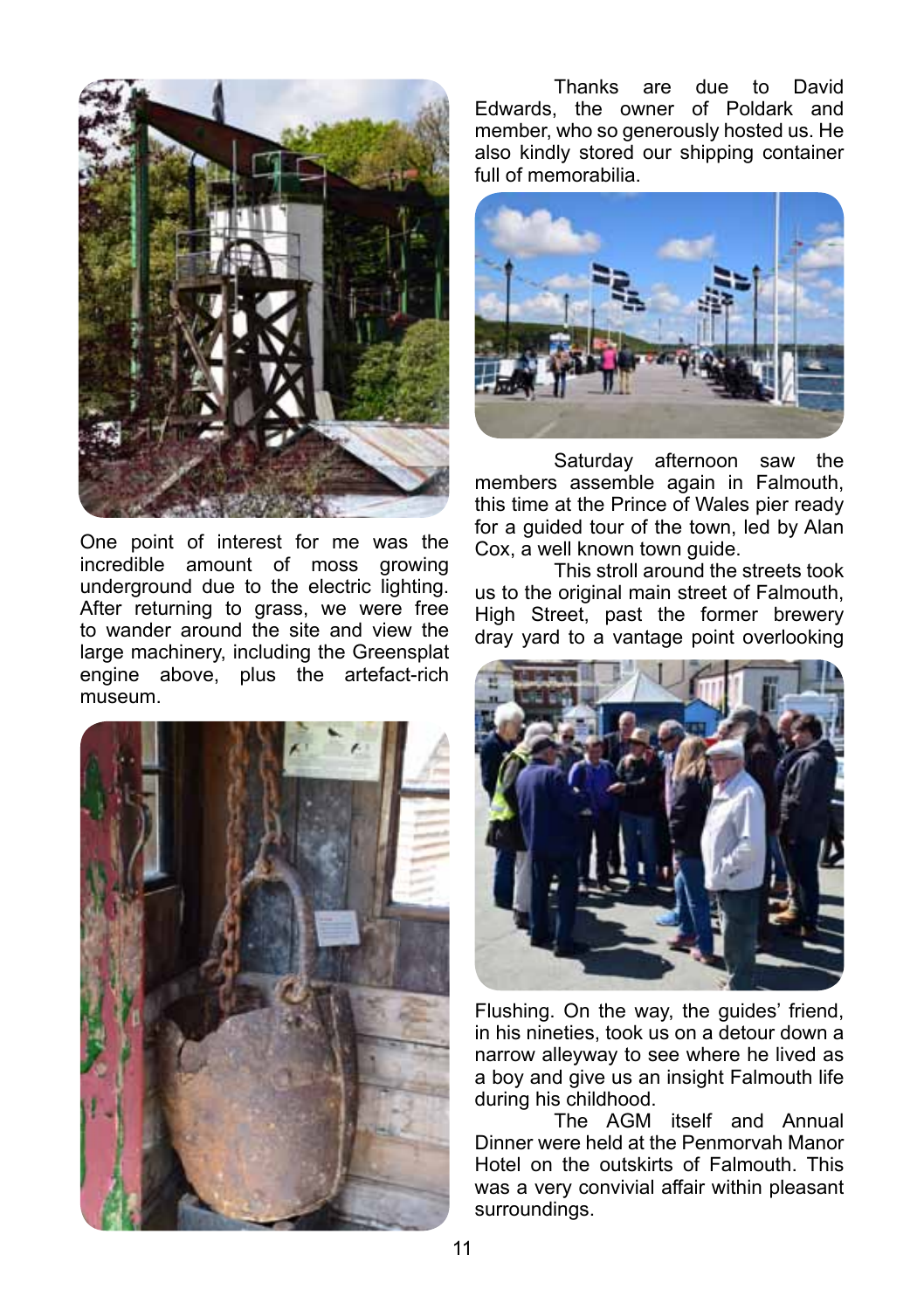

The AGM itself re-elected the officers and the existing management committee, plus honorary membership was bestowed on several members who have completed fifty years membership.

The final event of the weekend was a visit to the Kennall Vale gunpowder mills at Ponsanooth led by Kinglsey Rickard. This extensive site has lots of building remains, leats, blast walls, and some iron work to view and ponder about. Black Powder was milled in the valley prior to 1813. The milling machinery was powered by overshot waterwheels fed by an extensive network of leats, with all the gearing and iron parts kept below the floor of the milling equipment itself. The other noticeable feature of the site is the large number of small isolated buildings where the various constituent manufacturing and ancillary operations were carried out, helping to minimise the omnipresent threat of explosion. This strategy worked as the aperiodic explosions tended to be restricted to single buildings and thus caused minimal disruption to production. The manufacture of gunpowder ceased

in 1898 and the refinery abandoned, however, it was re-opened in the 1920s by Bickford-Smith to assist with the production of gutta percha for safety fuse manufacture.

Special thanks are due to Kingsley Rickard, Sheila Saunders and Pete Joseph who organised the weekend and again to Pete who compiled the excellent Programme Notes.

#### **CNF**

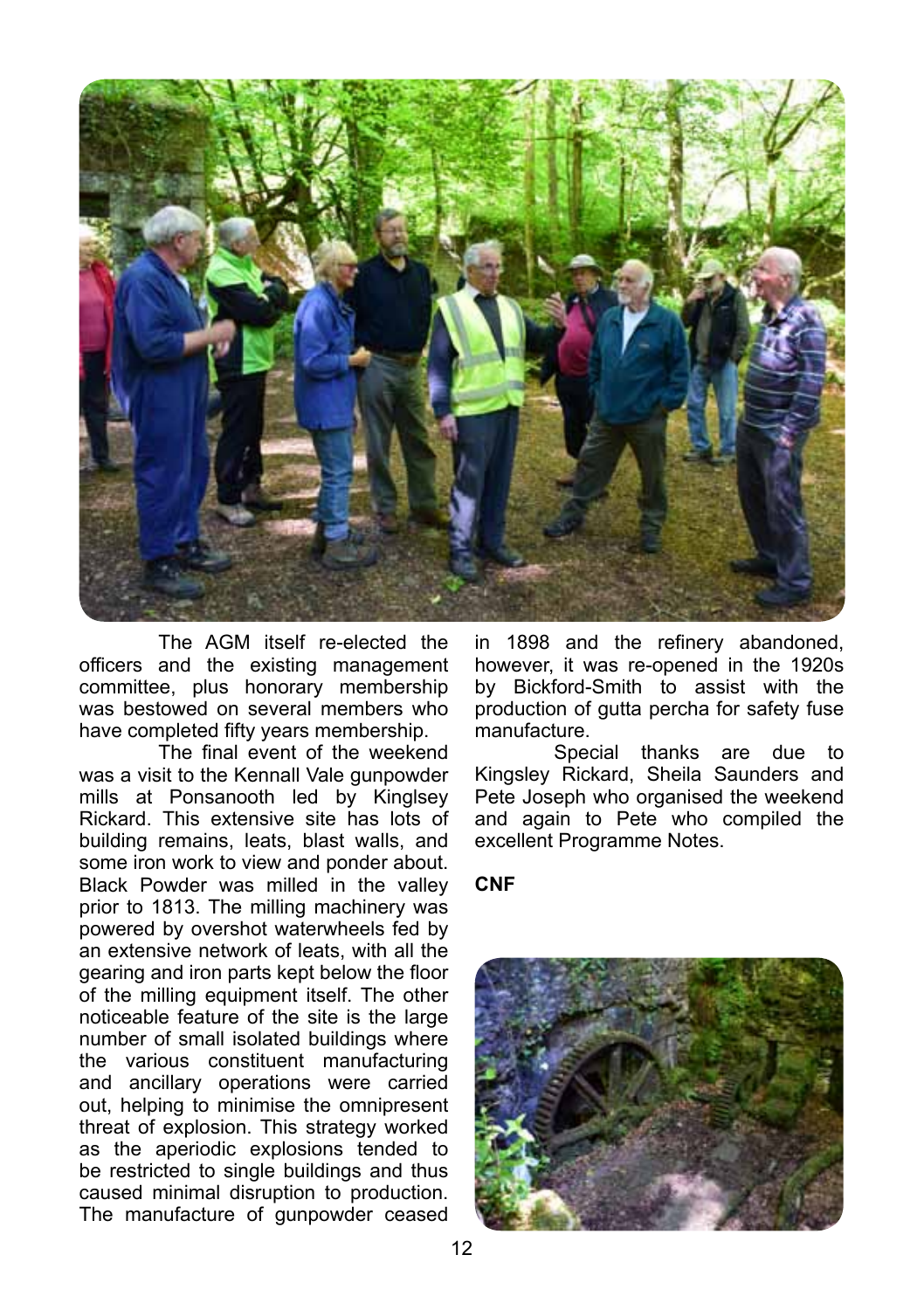

The remains of the overshot waterwheel which sat between two mills massively constructed of granite blocks. The remnant gearing seen below was in a room below the mill bed, to reduce the risk of explosion. The roof of these mills was flimsy so any such explosion was directed to the heavens.

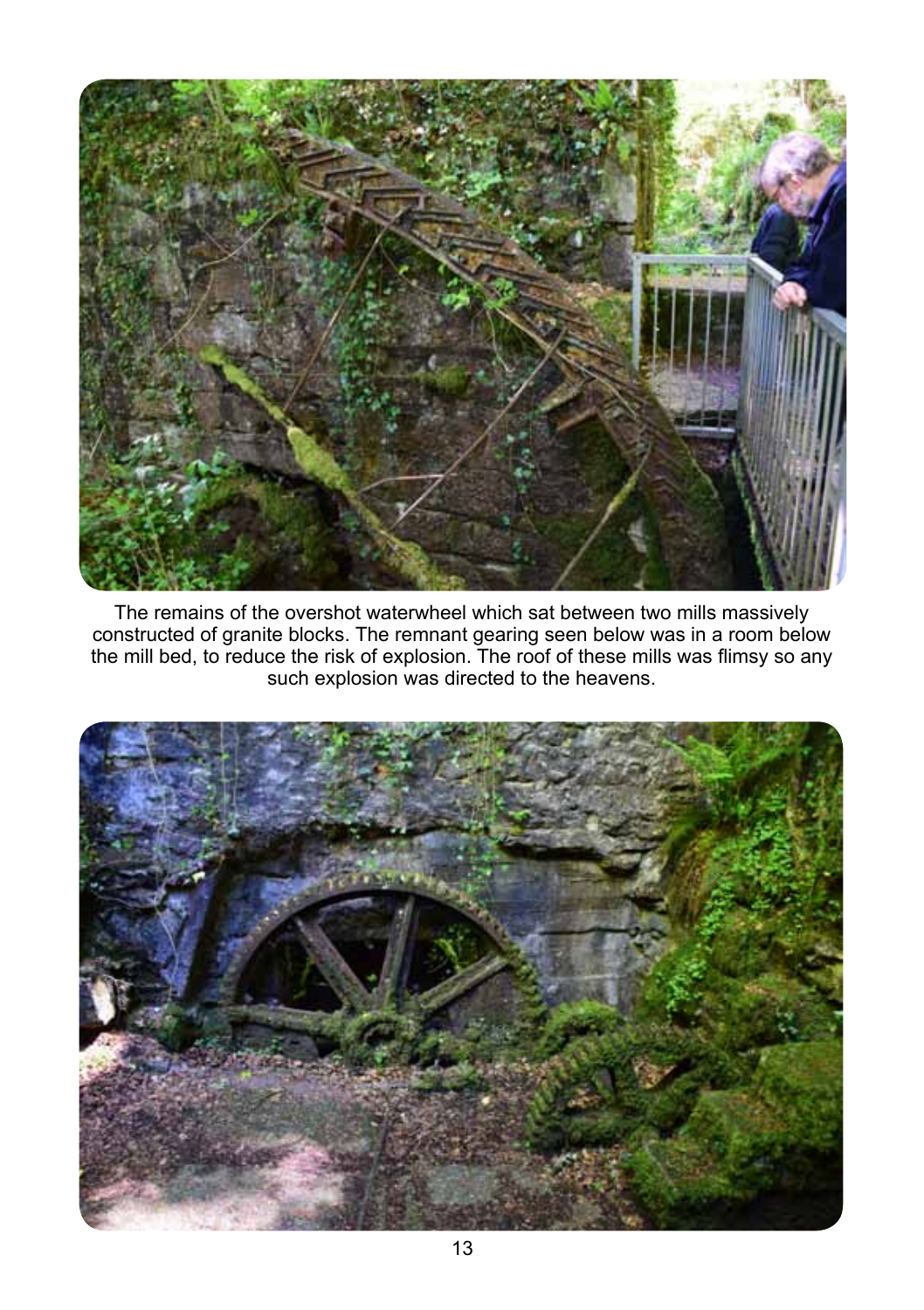### **MAINTENANCE AND RESTORATION WORK TO LEVANT WHIM III**

For the past 3 years any maintenance/restoration work carried out on the Levant Beam Engine has required a written report. The reports are then forwarded to the National Trust Archives, in both paper and digital format, to form part of a permanent record of the engine. The National Trust has now kindly given permission for The Trevithick Society to reproduce them in its newsletters.

The individual reports have been amalgamated into sections to cover their engineering assemblies. The work featured in the previous two newsletters was completed during the 2016/17 winter lay-up, with the work shown in this edition being carried out during 2017/18.

All the large parts were machined by Robin Statham (proprietor of Chapel Engineering at Leedstown) together with his fellow engineers.

All work on site was carried out by myself and Michael Penberthy.

### **FOOT PEDAL ASSEMBLY (A)**

Surplus weights discarded and apart from a new adjustable stop, the assembly was returned to the arrangement as illustrated on restoration. New square bronze nut and pivot bolt fitted. Since the assembly is now correctly in balance, the four lengths of knicker elastic, used to return the foot pedal to battery, was discarded. Assembly not repainted.



#### **John Woodward**

#### **CONDENSER INLET VALVE HORIZONTAL CROSS BAR**

Original and made from wrought iron. Holes reamed out and bushed with brass. Bar not repainted. Fitted with new square bronze nut and pivot bolt. Secured by brass split pin.

#### **VERTICAL HANGER FOR CROSS BAR (B)**

Original wrought iron hanger attached to modern mild steel bracket which in turn attached to floor joist by coach bolts. Cross hole reamed out to take new pivot bolt. Hanger not repainted.

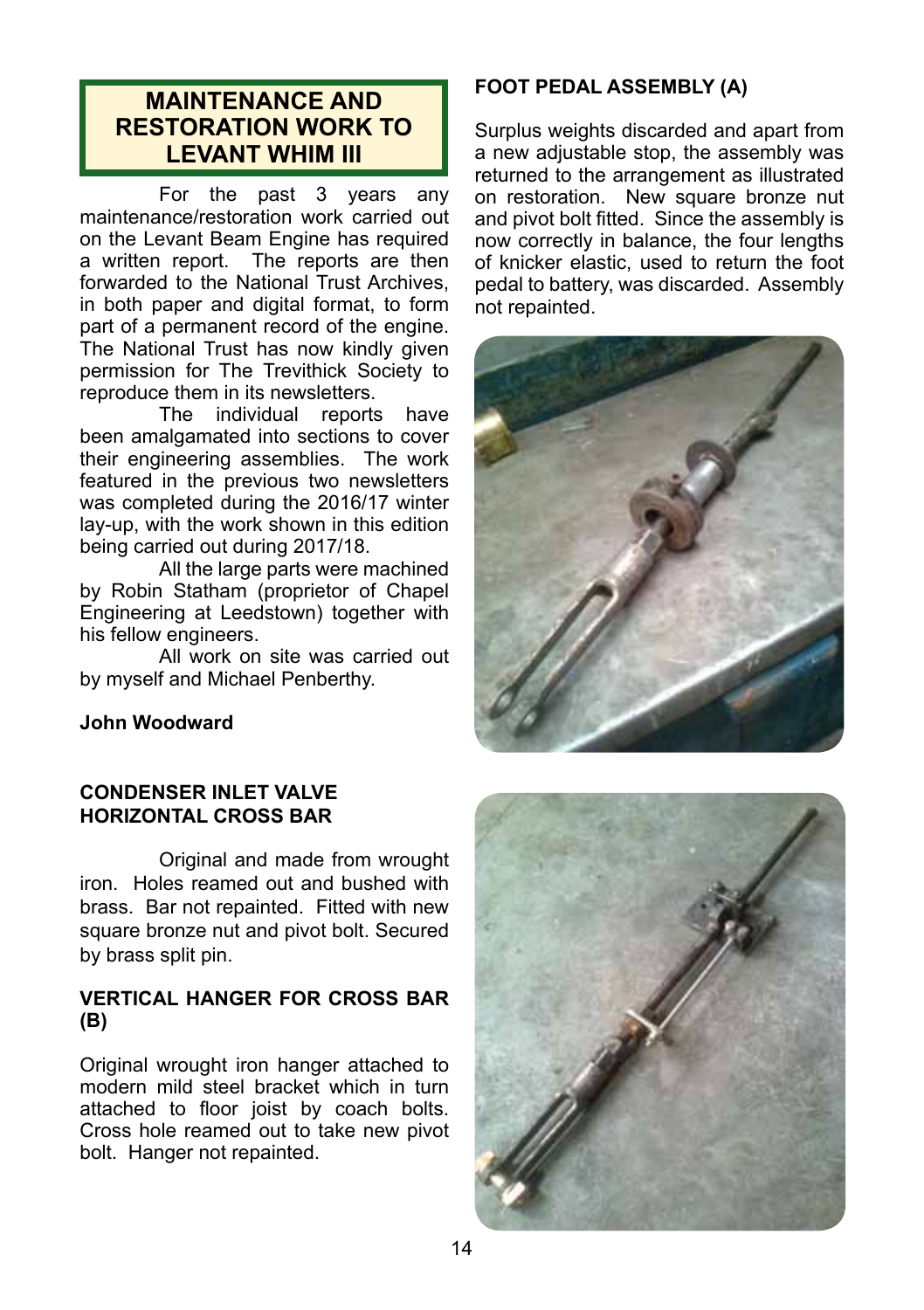#### **SWEEP ARM REPLACEMENT**

The top wedge had come loose on the landward side. The taper was incorrect and required a large chamfer on its edges to clear corner radii cast into the slots of the iron beam. Wedge made from 25mm square black mild steel bar stock.

#### **DISMANTLE AND REASSEMBLE AIR PUMP VALVE**

During service, a slight judder could be observed on the air pump rod which was clearly noticeable when looking vertically downwards from the bob loft. This only occurred at the bottom of the stroke where the beams arc of travel together with any misalignment between the beam and the air pump would be at its greatest. On stripping, it was found that both the valve and the gland casting had been fouling the rod. In addition, the 1" sq. P.T.F.E. stuffing rope in the valve casting was too rigid to allow for any movement.



#### **AIR PUMP GLAND CASTING**

Brass clamping bush had been fouling rod. Clearance increased from .040" to .080". Brass masked off before shot blasting and painting with two pack paint.



#### **AIR PUMP SLEEVE CASTING**

Modern stainless steel turning with four tapped holes to take M20 studs. Pattern made and new iron casting poured. Machined, shot blast and painted with two pack polyurethane paint. New 7/8" Whit bronze studs fitted together with 38mm A/F sq. nuts and washers. The stainless M12 Allen screws used for locking have been replaced with bronze 1/2" Whit sq. head screws.

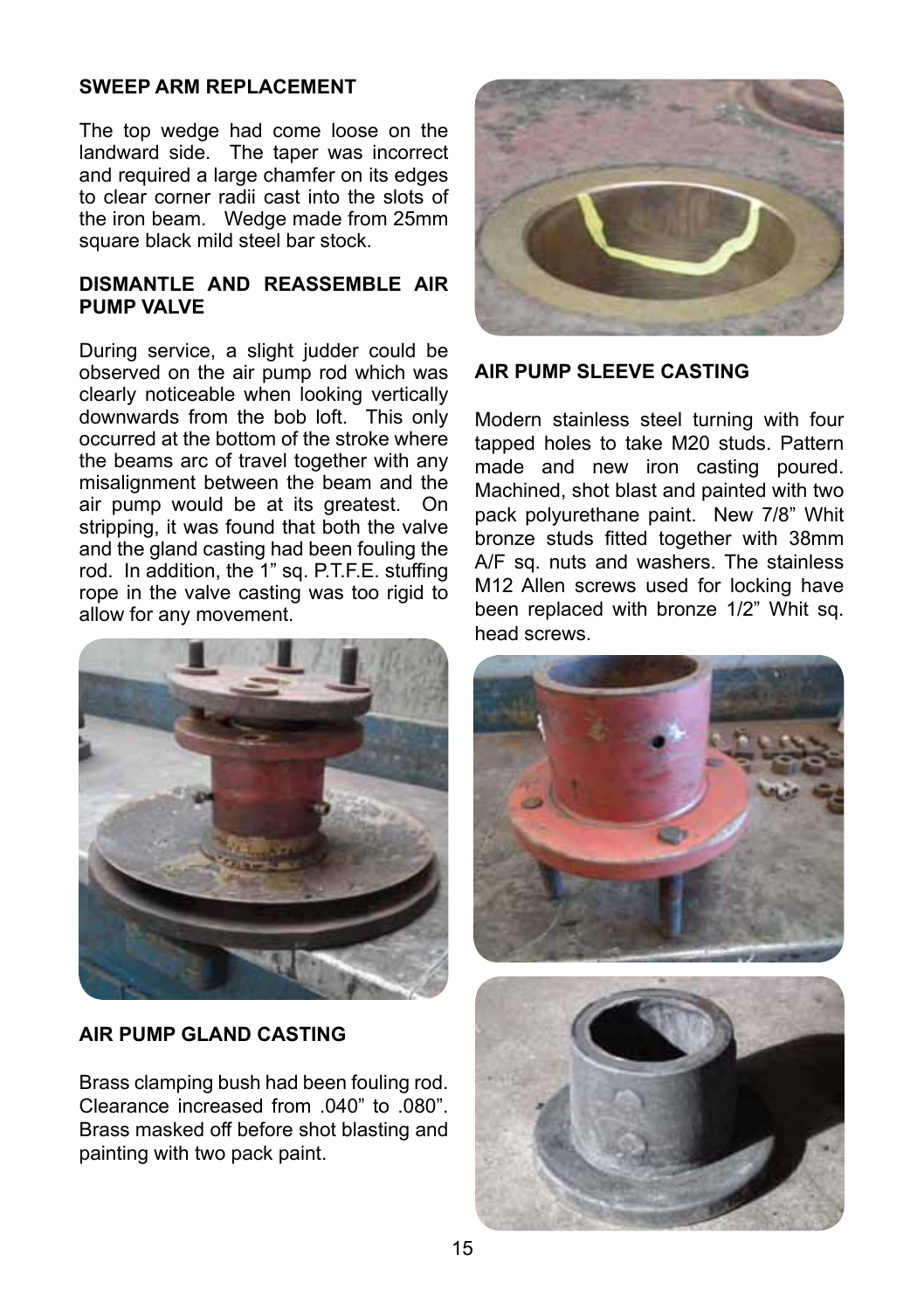# **TIN MOULD DISCOVERY**



Whilst surveying a stamps site recently I came across a small tin mould in a garden wall. I realise that a lot of what is growing across it must post-date the construction of the wall, but can any member give an estimate for a possible age for the stone? Unfortunately I don't know the age of the property; it is on the 1st series OS map but I don't have the tithe map for the area (Nancledra). The earliest streaming in the area is currently 1501, but it must predate this by some time. Currently there is no record of any blowing or smelting.

#### **Pete Joseph (Curator)**

### **KING EDWARD MINE**

Would members please note that the KEM museum directors have recently conducted a review of their finance arrangements and Society members will still enjoy free entry on production of a current membership card but discount on sales will in future be 10%.

# **TREVITHICK DAY**

Trevithick Day is normally the busiest day in the Society's calendar and the income is a huge boost to the Society's funds. This year, for the first time ever, the weather forecast was for very strong winds and a last minute decision by the organisers was taken to cancel the fairground and all the stalls for health

and safety reasons. The steam side of the event and dances continued as normal as did the undercover sections and despite the forecast there was a large public turnout. Due to health problems within the regular canary crew an appeal was put out to help with the tent erection and general lifting and also packing away at the end of the day. The result was very pleasing with several volunteers wanting to help, some for the early turn, which starts at 7.00am so many thanks to those volunteers who unfortunately had a telephone call or e-mail to inform them of the cancellation at quite short notice on Friday evening. See you all next year!

#### **KJTR**

### **ST IVES MUSEUM**

St Ives Museum was started in 1924 and it is well worth a visit. To be accepted, all of its exhibits must have a connection with St Ives in some way. Given the large mining and fishing connections, plus the railway and other factors, it has a amassed a wealth of interesting artefacts. The museum has just reached a milestone in its history, as it has now been situated in its current home at Wheal Dream close to the harbour for fifty years. The Society has a close relationship with the museum, as the curator Brian Stevens and his wife Margaret are members. The Trevithick Society was represented at a celebration held at the museum on Friday 24th May.

#### **KJTR**

# **PUFFING DEVIL**

The Puffing Devil will next appear at:

- W.E.S.E.S. *Cornish Steam & Country Fair*, 16th, 17th, 18th August 2019 at Stithians Showground. TR3 7DP.
- Cornish Mining History Day, 31st August 2019 at Heartlands, Pool. TR15 3QY.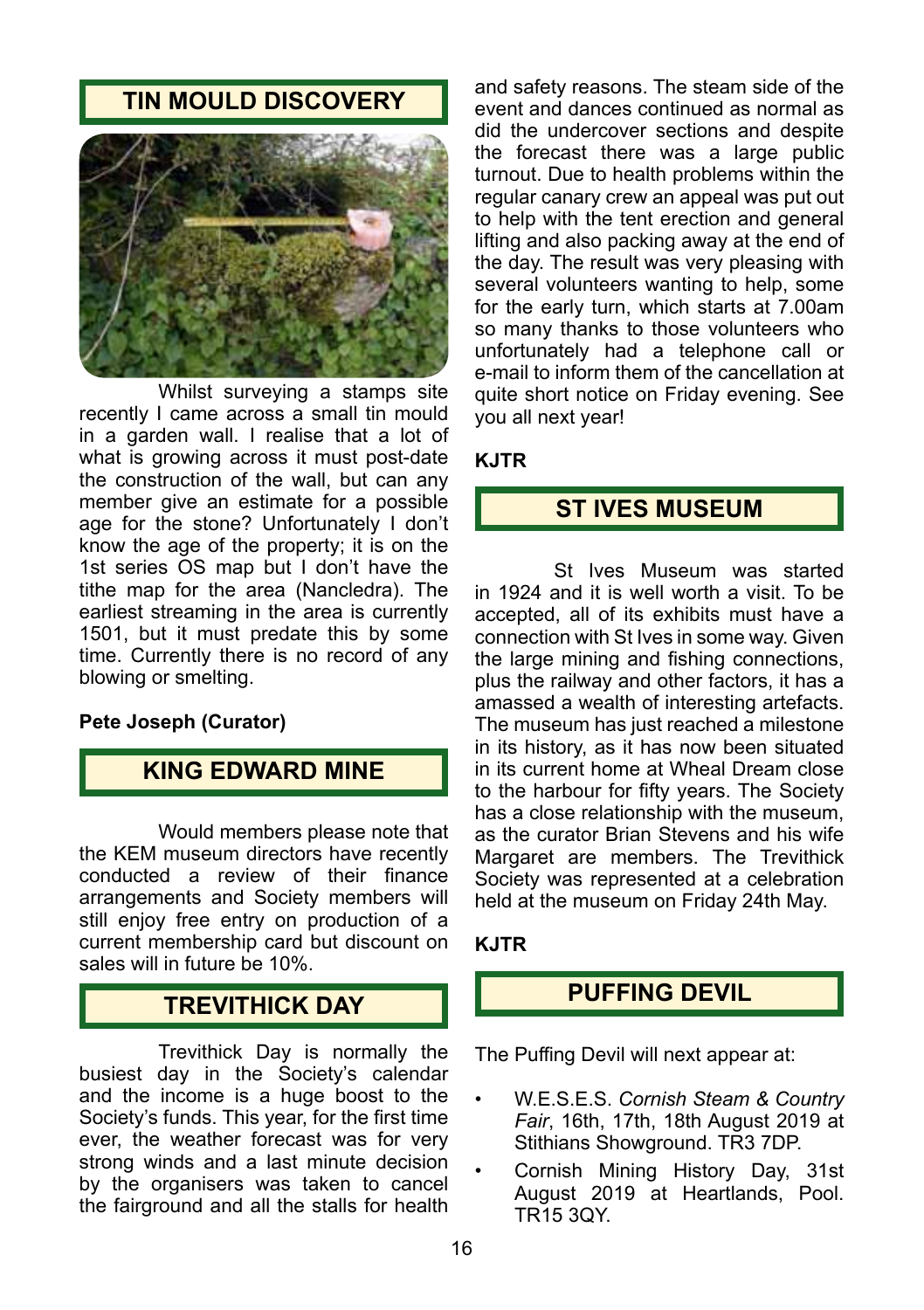# **LEVANT REPORT**

The Levant Report in the last newsletter by Ron Flaxman prompted four letters from people associated with Levant, a meeting between Kingsley Rickard, Brian Jones and The National Trust manager and considerable discussion at the Society AGM under Any Other Business.

Levant Whim has long been a core issue for the Society since its formation in 1935. Not only did the Society preserve that engine as one of its first activities, but in the 1960s gifted it to the National Trust together with, Trevithick's Cottage at Penponds, the East Pool engines, Robinson's at South Crofty, an engine house in Devon, plus a substantial dowry. This gift did not see the end of the Society's involvement, as the restoration of the Levant Whim back into steam was a Society Project led by Milton Thomas and the 'Greasy Gang'. In addition members have long played a key part, as volunteers, at Levant and at East Pool (Cornish Engines). As a consequence, a Levant report has regularly appeared in the newsletter, written by Ron Flaxman, since July 2008 and by Eric King for many years before that. The last report was unusual in that it was critical of the National Trust management and highlighted issues which have led to the loss of volunteers.<br>The four letters

**Teceived** expressed a range of opinions. For example, Jan Beare stated "I became a member of the 'Greasy Gang in 1986, 33yrs ago. I was forced to leave in September 2017 due to the new management being totally ignorant of steam engines and refusing to take advice, thus endangering a unique asset." and continued with a number of important technical points concerning recent restoration work (which will be passed on to the relevant people) and ended with "I am very worried about the situation at Levant as there are no experienced volunteers available to advise the engineer". Two other letters expressed the opinions that the Society newsletter was the wrong vehicle to express grievances and personal opinions

and should never be used for criticism of another organisation and its staff, as that might imply that the Trevithick Society endorses the opinions.

The fourth letter from Doug Murphy stated:

"I am one of the newer volunteer engine drivers at Levant Mine, having qualified some eighteen months ago, and I was very concerned to read Ron Flaxman's report in the last Society Newsletter.

Firstly, I should state that I am completely aware of all the work that Ron and many other volunteers have done at Levant over many years; they should be applauded for that and it should not be forgotten that, without their efforts, there is little doubt that we would not now have a working engine. However, times move on and work that was once carried out (quite capably) by volunteers can nowadays only be done by those who have the correct "tickets". We live in a litigious society and, quite rightly, The National Trust must protect themselves from and possible claims, from wherever they might come.

I very much regret that a number of volunteers have felt that they could no longer offer their services to Levant. We will miss them, and we thank them for their service in the past. It is a disappointment to me that they cannot see themselves volunteering under the current management structure as, in my opinion, The National Trust has the best interest of Levant Mine at heart. The development plan that they are working on seems to me the correct way of ensuring Levant's future, and the current management are committed to this.

There is no doubt in my mind that the future of the engine is in good hands; John Woodward is obviously a competent engineer, and among the drivers who are continuing to volunteer is a core of engineering experience which will stand us in good stead for the future. (I should make it clear, that doesn't include me!)"

Clearly there are issues at Levant for the National Trust to address. The views expressed above are those of the authors and not necessarily those of the Trevithick Society.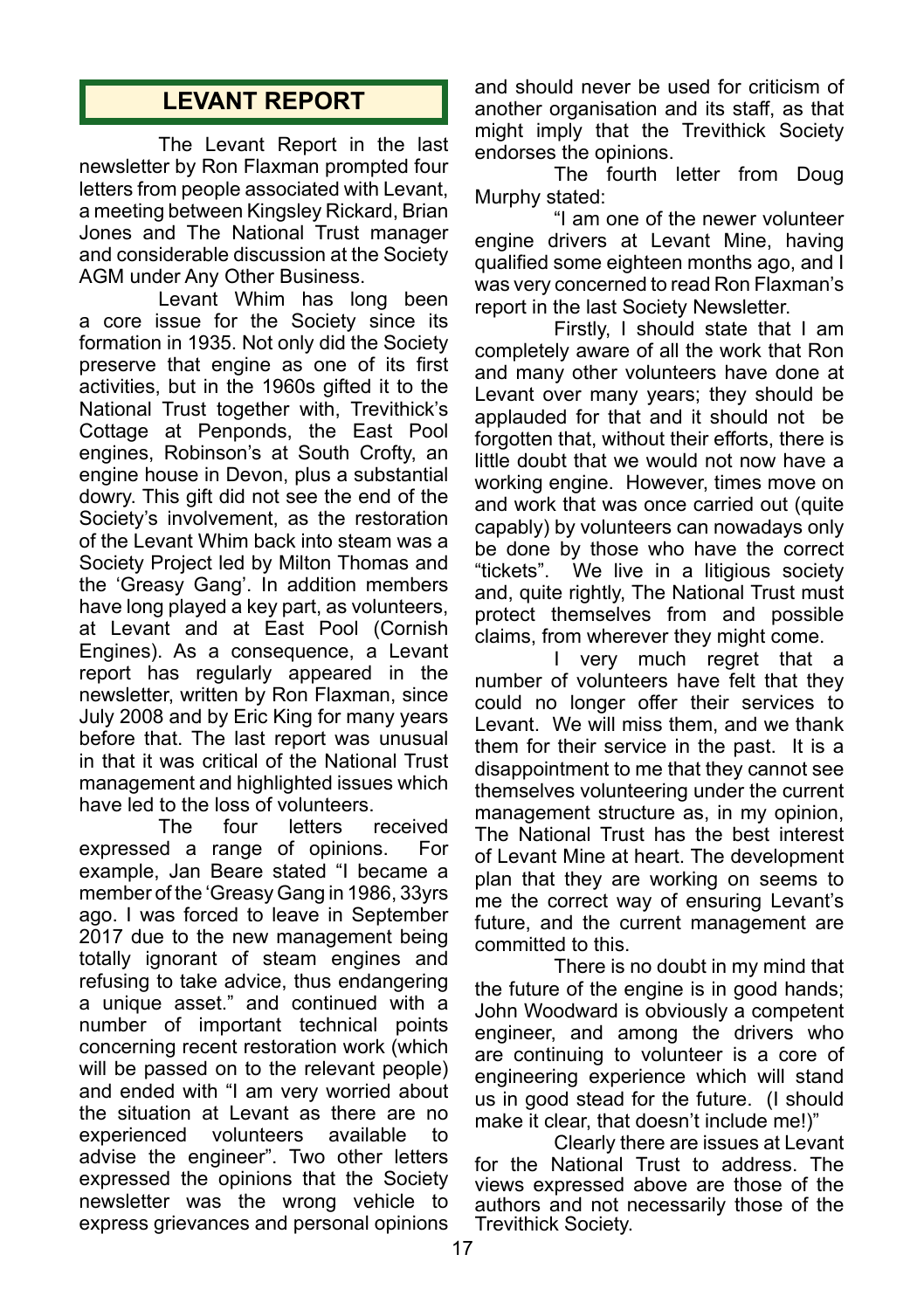# **BOOK REVIEWS**

*Steam South & West* by Michael Messenger, Twelveheads Press, 2019, 978 0 906294 95 6

Michael Messenger is a familiar name to Society members, as Life Member, Office holder, Publisher and Author. His latest offering, published by his Twelveheads Press, is a collection of his own railway photographs. Steam South & West roams the rails west of a line from Bristol to Southampton with a diversion to the wonderful lines of the Isle of Wight. He began taking photographs in the late 1950s and the book effectively covers around a decade which saw the end of steam in the west of England.

Railway photograph albums are hardly a rarity in the bookshop but this one is genuinely distinctive. The reader will search in vain here for endless images of 'The Limited' on the sea wall at Dawlish. Michael seems to have photographed whatever took his fancy and produced, in his own words, "a personal selection of photographs that I think are interesting or simply those that I like". The journey from Gwinear Road to Ventnor begins on the cover with a classic Western Region branch train on a Southern Region level crossing; we immediately sense a photograph of real interest.

The author has also described this volume as a vanity project. This reviewer begs to differ. Steam South & West is a splendid survey of its area by one with a keen eye for its quirks. It is also excellent value at £16, produced to the publisher's usual high standard.

#### **GT**

#### *The Archaeology of Underground Mines & Quarries in England* by John Barnatt £40.69 Hard back/£26.40 Soft Back

This book is a comprehensive examination of the underground mines and quarries of a large part of England.

However, it is mostly concerned with the north of England, and consequently there is little coverage of mines in the south-west, particularly, Cornwall. It covers aspects as varied as the prehistoric period, early historical period, medieval period, the Tudor, Stuart periods and the 18th, 19th and early 20th centuries. It deals with many different types of working from the earliest and most primitive methods to the fairly sophisticated techniques and technology of the 19th century. Barnatt covers most types of access, methods of ore removal, driving the levels, sinking shafts and stoping. Some of the descriptions apply to the north and midlands and sound foreign to those of us brought up in Cornish mines. The author describes drainage systems, pumping methods, lighting and ore dressing.

Undoubtedly, the book is enormously enhanced by the photographs taken by Paul Deakin, perhaps the finest underground photographer of the last few decades. It is also enhanced by the many maps, plans and lode (vein) structures.

The northern emphasis is shown by the rather strange definition of 'Adit' in the glossary. An adit was always a drainage tunnel. Throughout the south-west it was rarely used for access and even more rarely used for ore removal. In his Survey of Cornwall (1602), Richard Carew gives the Latin origin of the word 'Ab aditu ad aquas' - an approach to water. They are not 'usually horizontal', but always have a slight slope toward the portal, to allow a free flow for the water. During the 18th and 19th centuries, when the mines in the south-west were mainly for copper (which required less water for dressing) the adits were used as 'pumpways' to which the water was hoisted to save being taken to surface.

This book is a valuable addition to the large library of books now available to those fascinated by all things underground. Despite its northern bias, I'm sure that most interested in the archaeology of English mines and quarries will benefit from reading it.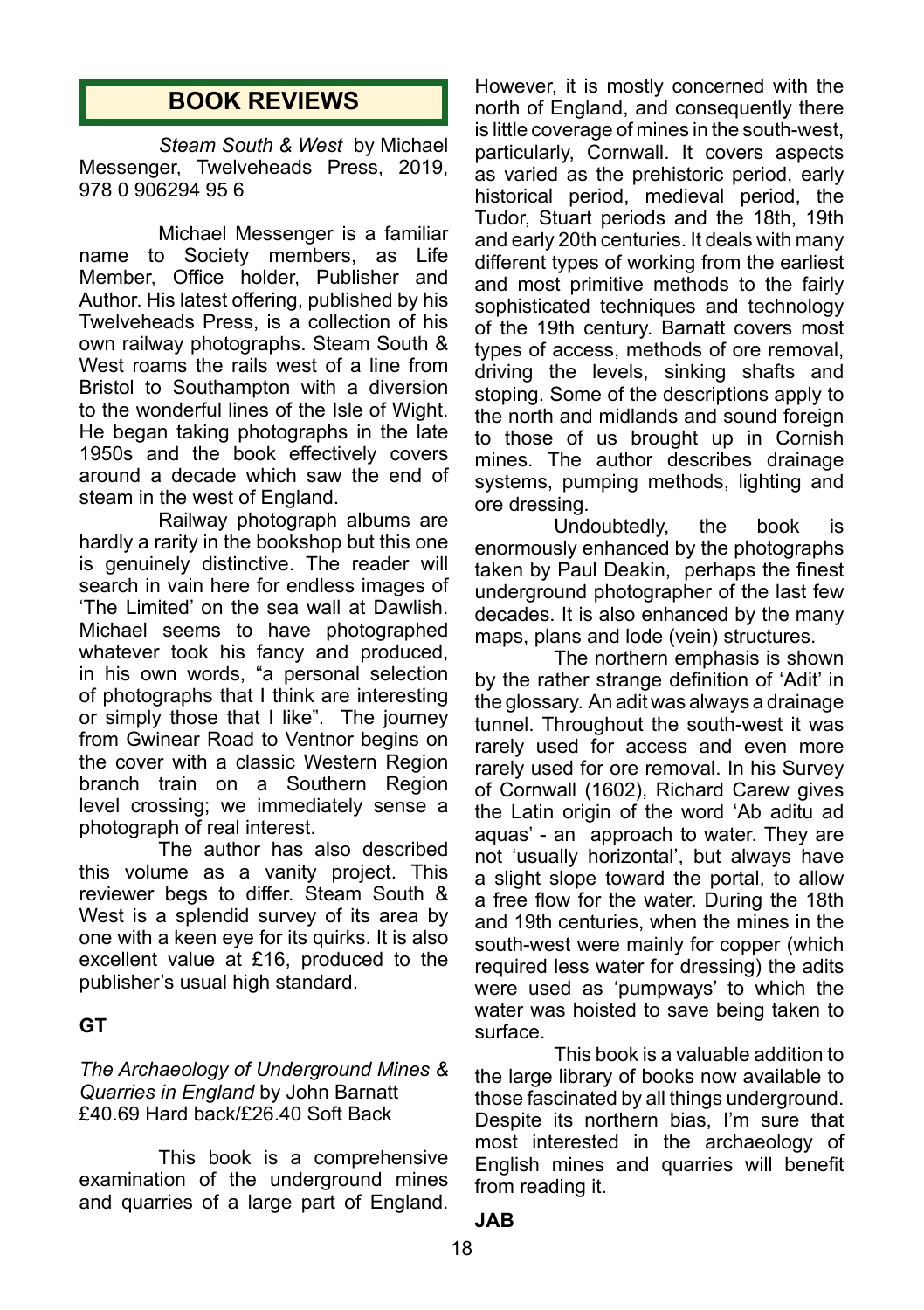# **SOCIETY MEETINGS PROGRAMME**

**KEM**: 7.30 pm start at King Edward Mine, Troon, Camborne TR14 9DP.

**Liskeard**: 7.30 pm start at The Long Room, Liskeard Public Hall PL14 6BW.

**Monday 8th July (Liskeard)** *Cornish Branch Lines - "Now and Then".* By Dave Ager

**Friday 12th July (KEM)** *The "Married Widows" - the wives left behind.* By Lesley Trotter

**Friday 9th August (KEM)** *Goldolphin Mining* **By Steve Polglaze** 

**Monday 12th August (Liskeard )**

*The Crossings of the Tamar* By Bruce Hunt

**Monday 9th September (Liskeard )** *The Murder of Neville Norway* By Chris Batters

**Friday 13th September (KEM)** *The King Harry Ferry* By Dave Naylor

**Friday 11th October (KEM)** *Talk on Wheal Kitty* By Roger Radcliffe

### **Monday 14th October (Liskeard )**

*The China Clay Industry: it's history and probable future* By Ivor Bowditch



### **Contact:**

**Dave Crewes**

2 Hillcrest Close St. Columb TR9 6BP crewesy@aol.com (01637 881 556 07772502725)

For up-to-date news check:

http://www.trevithick-society.org.uk

https://www.facebook.com/trevithick. society/

**Non-members are welcome to attend. Non-members £2.00 please.**

# **MEMBERS' BENEFITS**

Trevithick Society members are entitled to free entry (on production of the membership card) to the following attractions:

- **King Edward Mine**
- Cornish Engines at Pool (East Pool Mine and Michell's Whim)
- Levant
- Geevor Museum
- Poldark free entry to site and reduced fee for underground mine tour

Also:

- 10% off book purchases at Tormark.
	- 10% off purchases at KEM shop.